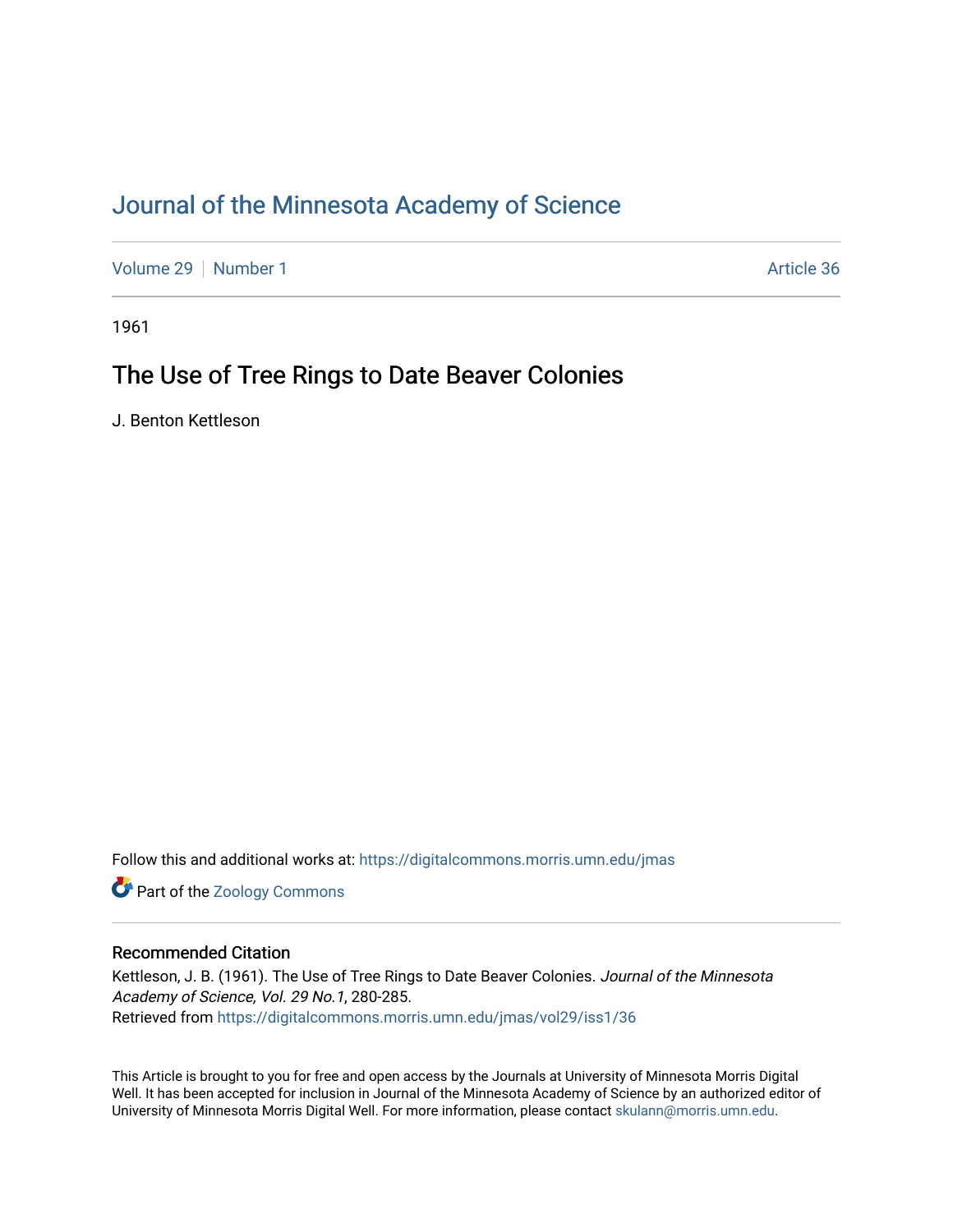#### **ZOOLOGY**

## THE USE OF TREE RINGS TO DATE BEAVER COLONIES

 $\sim$ 

### J. BENTON KETTLESON *St. Paul, Minnesota*

In 1946, I began the periodic observation of several beaver colonies located near my family's summer cabin, in Crow Wing Co., central Minnesota. From 1953 to 1956, a detailed study of the colonies was conducted as a Junior Academy of Science project. During this period, several new colonies were established and many of the older ones abandoned. A study of aerial photographs, followed by a ground check on foot or by canoe, turned up many other beaver colonies, some active at the time of discovery and many apparently long deserted.

In searching for a method of ascertaining when these workings had been started or last occupied by beaver, a Swedish Increment Borer was obtained and a study begun of the growth layers of trees growing near beaver ponds. Trees were chosen that were growing close enough to the water tabfe so that aeration of their root systems would be reduced by very slight rises in water level. Many of the trees studied showed several years of very slow growth, preceded and followed by many years of much greater growth. A cross check with trees growing nearby on high ground showed no similarity in relative growth rates for this period, thus tending to rule out insects or climatic causes: A comparison of the ring pattern, of trees growing at low sites, with the records kept on these ponds since 1948, showed a perfect correlation between the known dates when the areas had been ponded and the years of very slow growth as shown by unusually small rings formed these years.

A close correlation has been noticed between high ground water and abnormally slow growth in trees. One of the earliest mentions of this is well illustrated by Weaver and Clements (1929:34, Fig. 23) who show marked increase in ring width of tamarack following swamp drainage. A more recent study, of the growth rates in a tamarack bog, revealed that ring widths were narrow during extended

<sup>&</sup>lt;sup>1</sup>*Acknowledgments*: I wish to thank my science teachers at Central High School, St. Paul, particularly Miss Marie Hart and Mr. Kenneth Berg, for encouragement which led to my original study out of which this later inves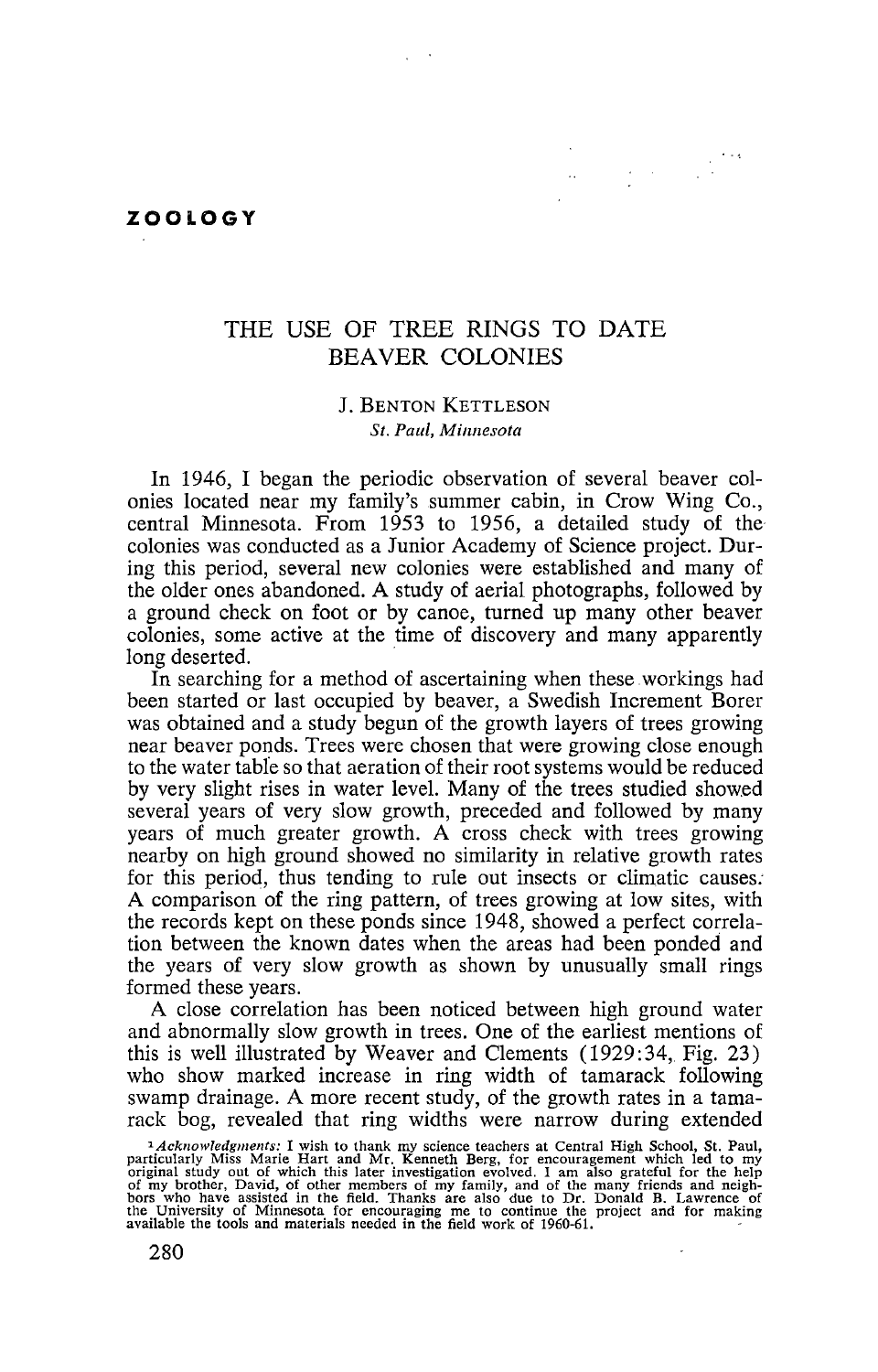### PROCEEDINGS, VOLUME TwENTY-NINE, 1961

periods of high precipitation (Isaak *et al.,* 1959). Inadequate aeration of the tree roots, due to a rise in the water table, is thought to be the direct cause of the very narrow growth layers.  $\sim$ 

MATERIALS AND METHODS. Beaver colonies can usually best be reached and studied by means of an aluminum canoe, which can be paddled up very small streams, dragged over beaver dams and snags . without being damaged, or if necessary, can be carried over land to reach navigable sections of a stream or beaver pond. It may be possible to observe some ponds on foot, but travel on the shore of beaver ponds is very difficult most of the year; however, during the winter months, if the ponds and streams are covered with ice solid enough to walk on, many otherwise inaccessible colonies can be reached on foot, by means of skates, or if the ice is snow covered, by skis or snow-shoes which reduce the hazard of breaking through thin ice. A sharp metal tipped ski pole is used to test the ice, and will penetrate ice that will support a skier, but not a person on foot.

RESULTS. *Observable Features:* Upon reaching a beaver colony, a general survey is made of the dam, pond, and the shore line of the stream for at least one quarter mile in both directions. While beaver are not usually sighted in broad daylight, their active presence in a colony is indicated by many signs. Signs of recent beaver activity most easily spotted are listed below.

1. The dam is well maintained and the pond is level with its top.

2. There are many green, freshly cut and peeled twigs and logs on top of the dam and house, especially in the spring.

3. Unpeeled branches cut so recently that the leaves have not wilted; a period of less than one day if the branch is on land, up to several weeks if the cut end is under water, even if it has sprouted no roots.

4. Fresh unweathered stumps and partially cut but still standing trees.

5. Fresh tracks or drag marks at the point where trails from the cutting grounds enter the water.

6. In the autumn, a large number of green unpeeled logs and branches stuck vertically into the bottom in deep water near the house.

7. If the house is approached quietly, a splash may be heard and a stream of bubbles observed, as the beaver leaves through the under water exit.

8. On very cold winter days, a wisp of steam may be observed coming from the vent in the top of an occupied house. If the beaver house is covered with snow, the vent will show as a small thawed area.

9. A new dam is recognized by green branches at both the top and bottom of the dam and the presence of many living land plants standing in the water throughout a large part of the pond. Trees will usually die if their roots are completely submerged for a month or more, but many kinds, such as tamarack, black spruce, swamp willow, and alder, are able to survive longer periods of flooding.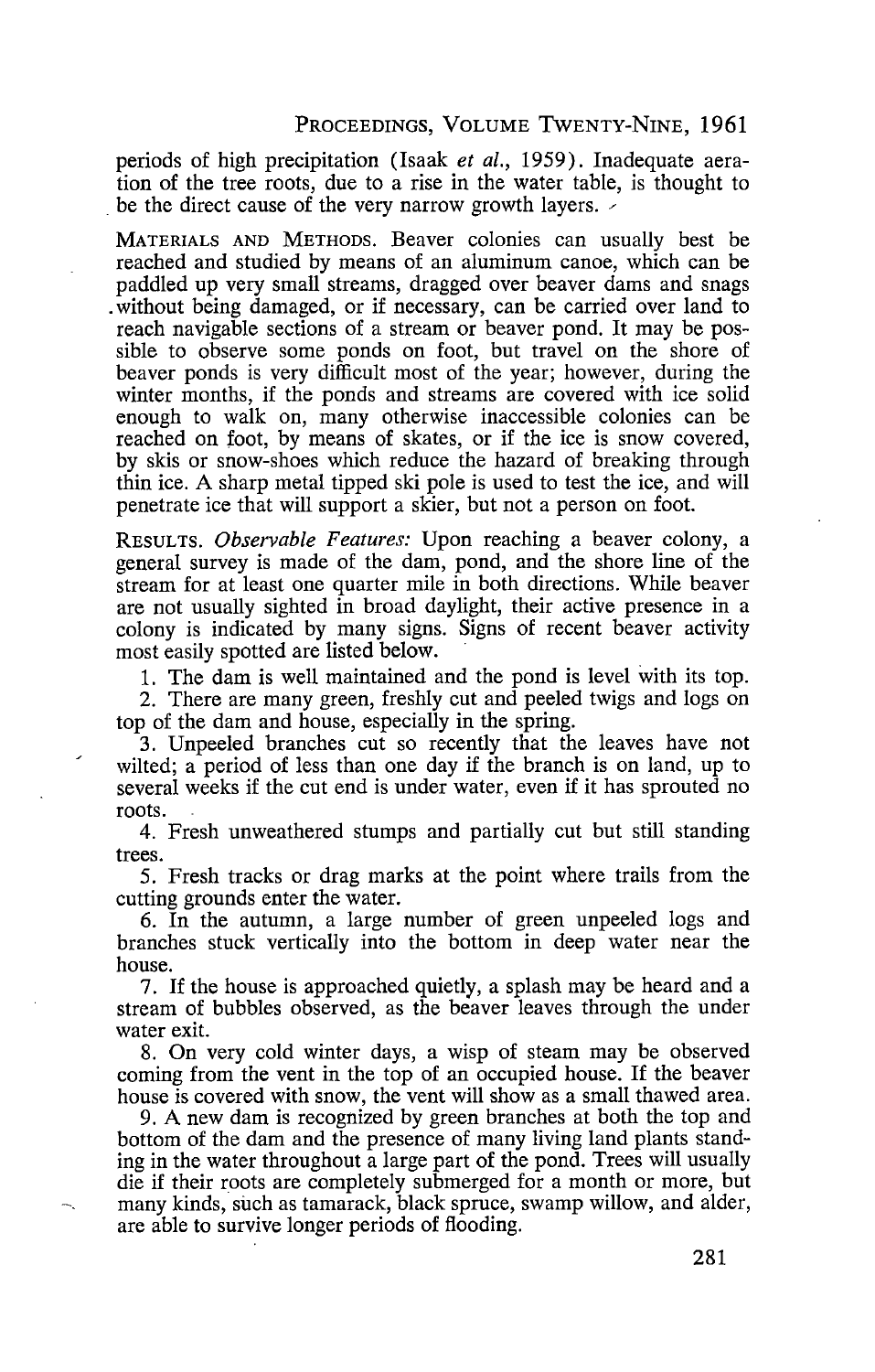THE MINNESOTA ACADEMY OF SCIENCE

If the majority of these signs are absent, especially if the pond has dropped so that the entrances to the house are exposed, then it is very unlikely that there are any beaver yet present.

*Dating the founding of a colony:* New colonies, less than one year old, can be easily recognized by the obvious newness of the dam and other signs previously mentioned. Keeping in mind the fact that new colonies are usually started in spring or summer, one can estimate their age at any time during the first year by simply noticing the degree of progress at the time of first observation. ·

A new colony will often be located on a site formerly occupied and then deserted by beaver. The new occupants will take advantage of any surviving structures. These, often after only a few years of disuse, are covered so completely by vegetation that the casual observer fails to recognize them as beaver structures. If noticed at all, old beaver dams are often mistaken for earth ridges of some other origin. Any breaks in the old dam will be repaired, restoring the pond to its former level. The old house may be renovated or, if completely collapsed, used as a foundation for a new lodge. By keeping this possibility in mind, a renewed colony will be recognized for what it is and not mistaken for an old continuously occupied one.

An active colony, that is more than one year old, can be dated by using one or several of the following methods: The minimum number of years since founding can be ascertained by a count of the growth rings of any trees found to be growing on the dam or house. In cases where there are trees growing through, rather than on, one of the beaver built structures (Figure 1:1) a ring count on any roots found growing into the structure above the original ground level will give the minimum age of that structure. A ring count may also be made on daughter trees that have originated as sucker shoots from the



282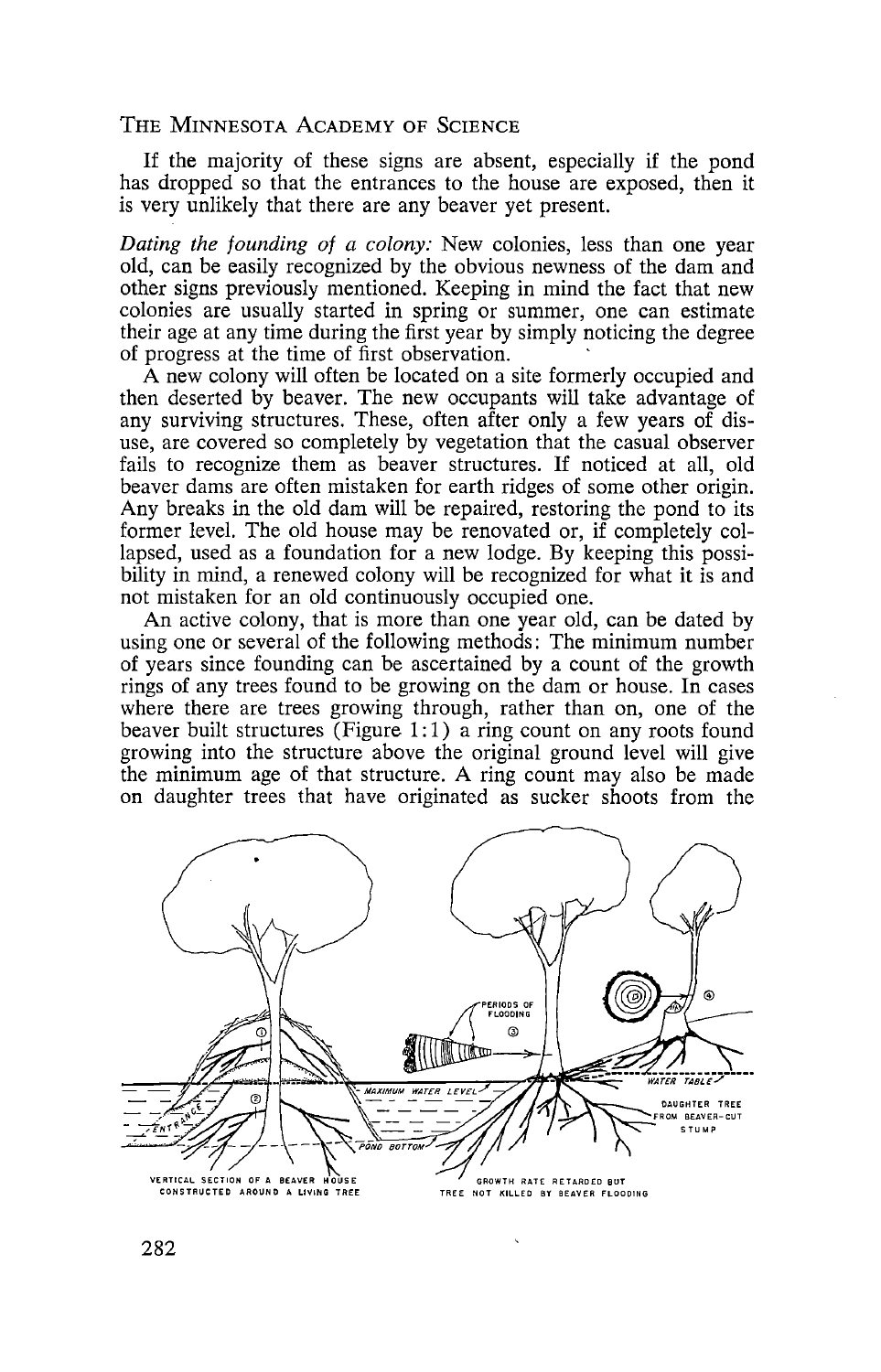stumps of trees cut by the beaver (Figure 1:4). The date the original tree was cut can thus be learned, and if it is the oldest at that site, it may be assumed to show the year of founding of that colony.

A very complete description of the methods used in tree ring analysis can be found in Glock (1937); therefore, no attempt is made to give the details here.

*Ascertaining the period during which a site was flooded:* If groups of very narrow rings are found in trees growing near a beaver pond, or former pond site, they may provide the most accurate record available of the period during which the colony was occupied and the pond was flooded. Another record may be found in any tree tilted as a result of the presence of the beaver; it will show a striking change in the symmetry of its growth layers the year of tilting, or the following year if tilted after the growing season had passed. Frequently trees are tilted through undermining caused by water impounded or diverted by a beaver dam. A tree may also be tilted from pressure from another tree felled against it by the beaver. Tilting of a living tree due to any cause will result in the following changes: While erect, the growth layers will have formed in concentric rings about the growth center; after the tree was tilted, the rings will have formed eccentrically, so that in conifers 80% or more of the growth may be on the lower side. In most broad leafed trees, the reverse situation will occur with the greatest growth on the upper side of the growth center (Lawrence 1950).

The method which has proved most useful in the writer's experience is the following. A cross section or boring is taken from a living tree which is growing on soil that is just above the level flooded by the beaver. If this near flooding has existed continuously for at least one complete growing season, the date of its onset will be shown by a marked decrease in the size of the rings formed from that time on until the flooding abated or the tree was killed. If none of the trees survived the flooding, the date on which they died can sometimes be worked out by cross dating. If the pond has been flooded and drained several times during the life of a surviving tree, each flooding will be shown as a group of very narrow rings preceded and followed by bands of much broader rings (Figure 1:3). In some cases these groups of narrow rings may be preceded by an unusually wide ring, since if the water in the pond was raised slowly, the tree may have had a year of rapid growth because of the readily available water which had not yet risen high enough to interfere with the aeration of its roots.

*Dating the draining of the pond:* The drainage of a pond may occur rapidly through a sudden wash-out or dynamiting of the dam, after which the beaver left, were killed, or were removed by trapping, before repairs were made on the dam. In cases of this type, the date of drainage can usually be ascertained by a slight variation in the method mentioned just previously for dating the onset of flooding. A series of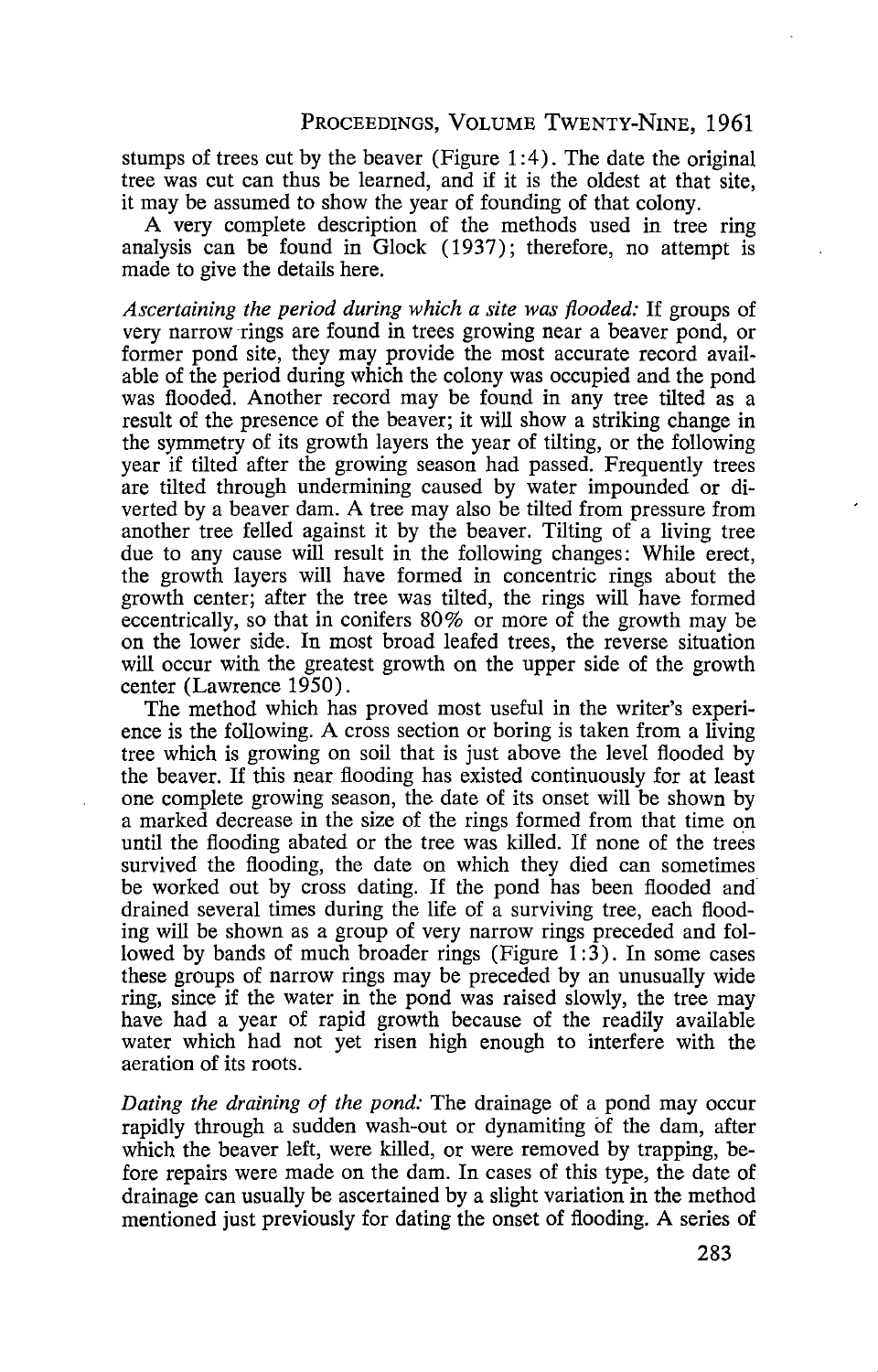## THE MINNESOTA ACADEMY OF SCIENCE

broad rings, in a tree growing close to the water table, starting abruptly after a group of narrow rings (Figure 1:3) clearly indicate that the high water subsided within a period of less than one growing season. The first broad ring following the narrow rings marks the first year after drainage of the pond.

Many dams continue to hold water for years after the beaver have departed. The water level in the pond will remain constant or drop only very gradually over a period of many years as the dam slowly rots away or is slowly eroded by the water with no sudden washouts occurring. In cases where this has occurred, there will be no sudden change in ring size. Instead, there will be a very gradual change from small to large rings as the water drops but a few inches each year, until the water has dropped to the point at which the trees are helped by its presence rather than hindered. At this point, very broad rings will be formed. If the dam holds the water at this optimal level for a few years, a series of uniformly broad growth rings will result. If the dam subsequently fails completely, allowing the water table to drop out of reach of these trees, this will appear as a sudden onset of fluctuation in ring size as the tree becomes dependent on rainfall rather than subirrigation as a source of water.

The minimum number of years since a pond has dried up can often be found by counting the rings of shrubs or trees found growing on the formerly flooded-but now drained-pond bed. Since they must have started growing only after the pond had emptied, the length of time they have been growing can be no greater than the period since the site they are on was last flooded; usually it is a year or two less than that period.

*Dating the latest occupancy by beaver:* If one wishes to learn the date of the most recent departure of the beaver, this can be found by the following procedure. If it is apparent that the pond drained rapidly, the date of drainage is the latest possible date of abandonment, for the disaster may have precipitated desertion of the site by the beaver or have coincided with their removal by man; this is indicated if the dam was dynamited. A date independent of that at which the pond drained, can be found by dating the most recent beaver sign to be found in the area. For example, the last year food was stock-piled can be found by cross dating any logs remaining submerged, and thus preserved, in the deepest part of the pond, the usual site of the winter food store, with a living tree of the same species from the area. Other evidence is to be found in the cutting grounds. There may still be a stump or log in good enough condition to permit determination of the cutting date, by cross dating it with some nearby living tree. Also there may be trees scarred by beaver which can be dated by a ring count on the wood formed in healing or callousing the scars. A detailed description of the procedure used in cross-dating con be found in the studies by Stallings (1939), and Schulman (1956).